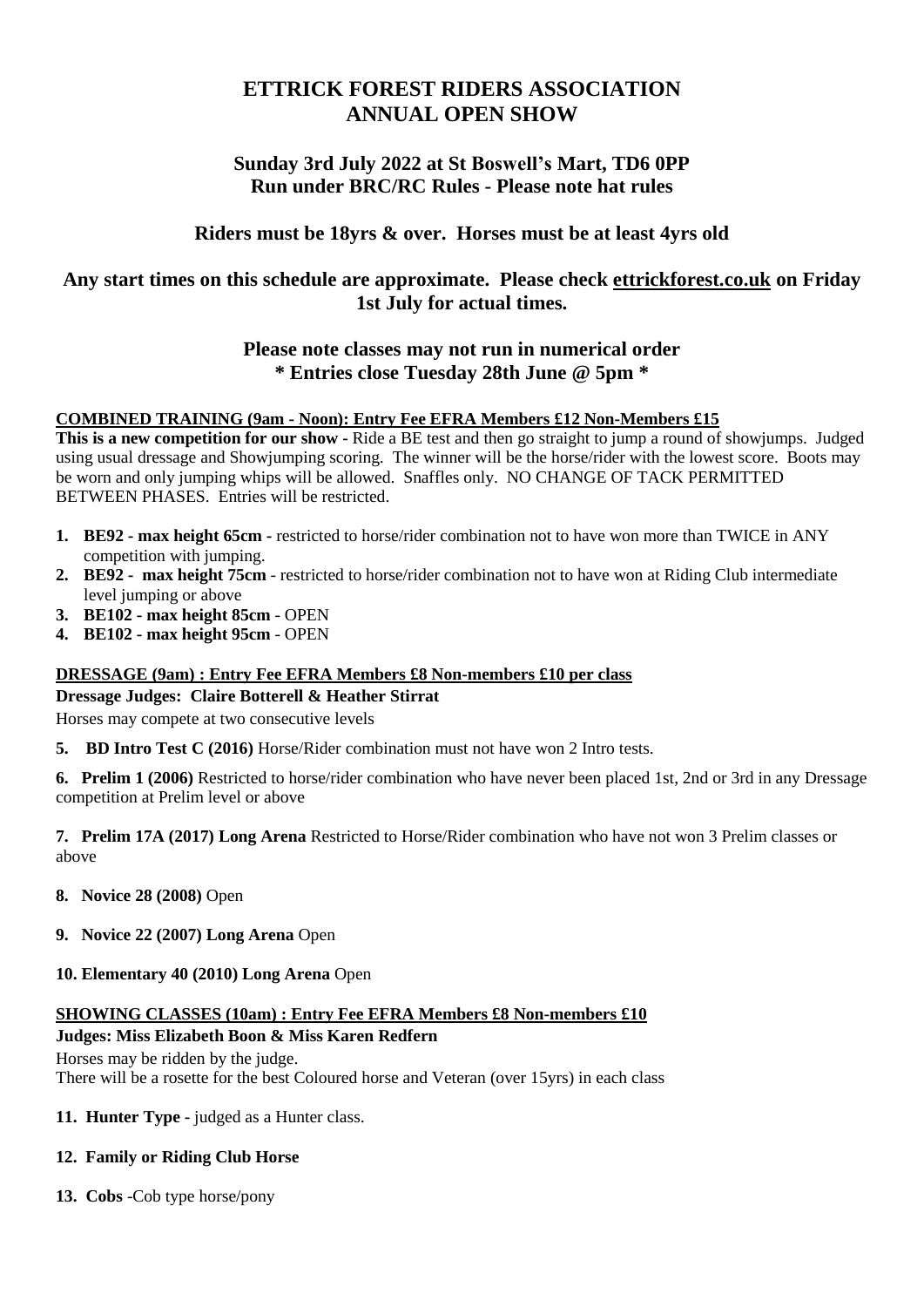### **WORKING HUNTER (12 noon)**

**Judges: Miss Julia Furness & Mr William Goldie**

#### **\*\* ALL CLASSES WILL BE JUDGED IN LINE WITH SPORT HORSE BREEDING SOCIETY of GB RULES \*\***

**14. Nursery Working Hunter (Master Quaich)** For horse/rider combination who have not won **ANY competition with jumping.** Max height 65cm. **Entry fee EFRA Members £10 Non-members £12**

**15. Novice Working Hunter (Lucy Brown Cup)** Horse aged 4yrs and over. Restricted to horses that have not won more than two Working Hunter classes, or more than £20 in any class with jumping, or been placed in the top 3 at BE100 or above. Max height 85cm.

#### **Entry fee EFRA Members £10 Non-members £12**

#### **16. Open Working Hunter (Wares Cup)**

This is a qualifier for the Dodson & Harrell / BHS Scotland Riding Club Working Hunter Series 2022 (Final at **Blair Castle Horse Trials August 2022).** Max height 1m

Class will be judged in line with Sport Horse Breeding Society of GB rules. Open to horses 15hh and over. Horses must not have won more than £400 in total in any WH competitions, no more than £400 BS winnings or have more than 45 BE points. First three qualify. To be eligible to compete in the Final at Blair, riders must be a member of **a British Affiliated Riding Club.**

## **Entry fee EFRA Members £12 Non-members £15**

## **Working Hunter Championship (Fun Too Salver) for 1st & 2nd placings from classes 15 & 16**

### **SHOWJUMPING (1pm). Entry fee EFRA Members £8 Non-members £10**

**17. Nursery (max 65cm)** Sanderson Salver. Restricted to horse/rider combination that have not won more than TWICE at Nursery jumping level.

**18. Novice (max 75cm) Burns Cup**. Horse/Rider combination not to have won at Riding Club intermediate level or above.

#### **19. Intermediate (85cm) Pat Jeffrey Memorial Trophy**. Open

#### **20. Open (95cm/1m) Stair Brown Cup.** Open

Horses may only enter two consecutive classes. Horses entered in Intermediate & Open to be **5yrs or over**

## *Hat/Body Protector Rules*

Under BRC rules applying to this event, all riders when mounted, whether competing or not, must wear a hard hat complying with one of the following specifications and with the strap properly adjusted and fastened. Only the following specifications are acceptable at any BRC competition

i) PAS015 (1998 or 2011) and must have official BSI Kite mark or Inspec IC mark

ii) VG1 01.040 (2014-12) and must have official BSI Kite mark or Inspec IC mark

iii) ASTM F1163 (2004a or 04a onwards) and must have official SEI Mark

iv) SNELL E2001 or E2016 and must have official SNELL label and number

v) AS/NZS 3838 (2006 onwards) and must have official SAI global mark

It is the riders responsibility to ensure they are wearing hats to the correct standard. Any rider found to be using a hat to a lower specification will be disqualified. Riders should be aware that riding in a hat which is not up to the standard specified above may invalidate any insurance

Body protectors A BETA Level 3 displaying either a Purple 2009 Label OR Blue 2018 Label

The ONLY exception to the requirement for a BETA Level 3 2009 purple label is that Exo Body Cages will continue to be accepted, provided they have a BETA Level 3 2000 purple label & the competitor must inform the event secretary